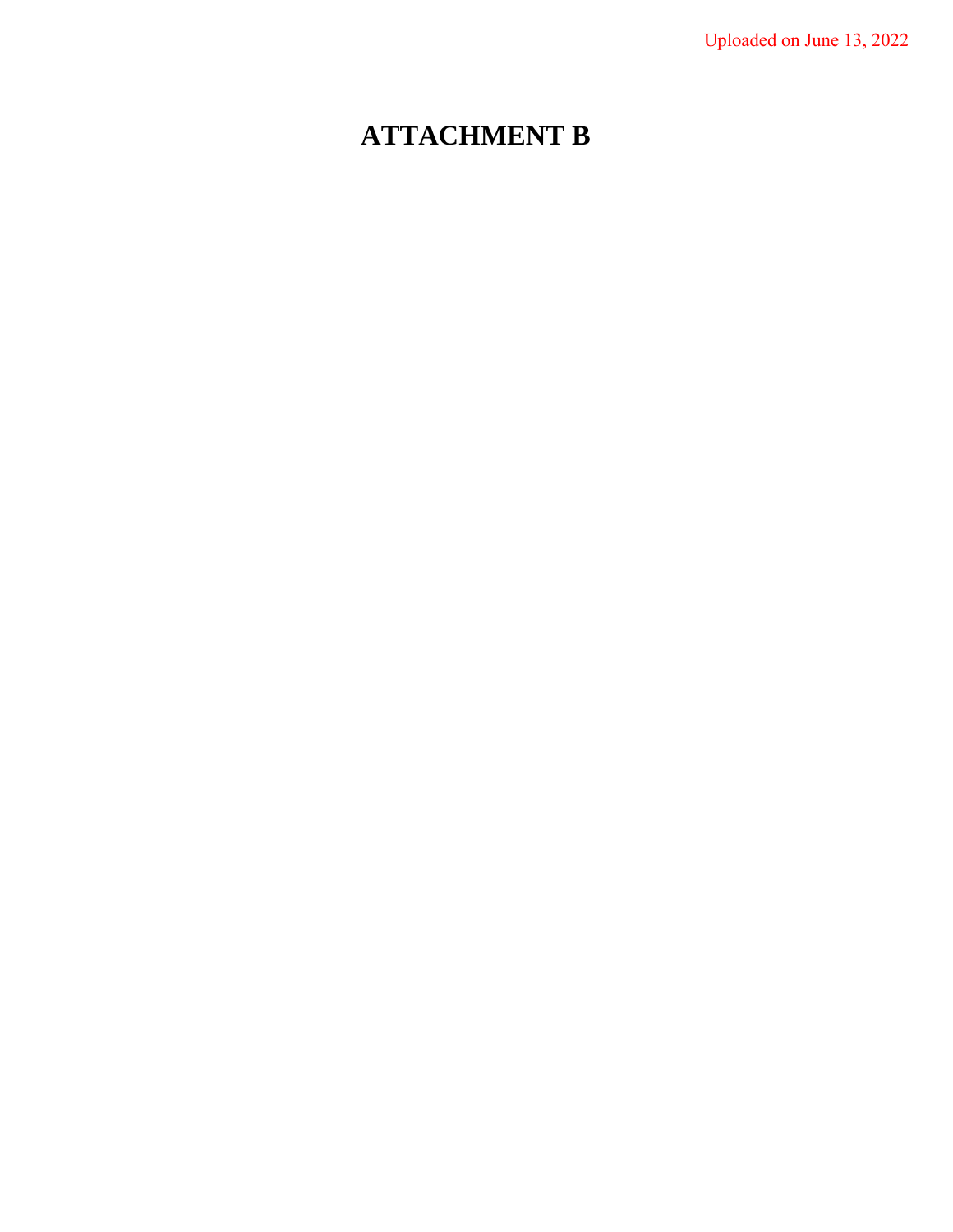

### **BOARD OF SUPERVISORS**

June 9, 2022

City of South El Monte

Attention: Ms. Rachel Barbosa 1415 North Santa Anita Avenue

South El Monte, CA 91733

**Hilda L. Solis Holly J. Mitchell Sheila Kuehl**

**Janice Hahn**

**Kathryn Barger**

### **EXECUTIVE LEADERSHIP**

**Otto Solórzano** *Acting Director*

**Dr. Laura Trejo** *Aging & Community Services*

**Kelly LoBianco** *Economic & Workforce Development*

#### **GET IN TOUCH**

510 S. Vermont Avenue Los Angeles, CA 90020 wdacs.lacounty.gov **info@wdacs.lacounty.gov**

**Aging & Adult Information & Assistance Line:** (800) 510-2020 **Report Elder Abuse:** (877) 477-3646 **Report Hate:** 211 **America's Job Centers:** (888) 226-6300 **Community & Senior Centers:** (323) 260-2003 **Office of Small Business:** (800) 432-4900



## **FISCAL YEAR 2022-23 BASELINE AND FEDERAL AMERICAN RESCUE PLAN ACT FUNDING ALLOCATION FOR ELDERLY NUTRITION PROGRAM SERVICES**

Dear Ms. Barbosa:

County of Los Angeles Workforce Development, Aging and Community Services (County) intends to amend City of South El Monte's (Subrecipient's) Elderly Nutrition Program (ENP) Subaward. The Subaward Amendment information is outlined below:

- Purpose: Subrecipient shall utilize baseline funding to provide defined and contracted ENP Older Americans Act (OAA) Title III C-1, Title III C-2, and Title III B Services during Fiscal Year (FY) 2022- 23. Subrecipient shall also utilize Federal American Rescue Plan Act (ARPA) funding to provide defined and contracted ENP Congregate and Home-Delivered Meal Services during FY 2022-23.
- Subaward Number: ENP202110
- Amendment Number: Ten
- Subaward Term: July 1, 2022 through June 30, 2023
- Total Funding Allocation: \$484,000
	- o Total Baseline Funding: \$307,000
	- o Total Federal ARPA Funding: \$176,000
- Period Funds are available for use (Subject to execution of Amendment): July 1, 2022 - June 30, 2023
- Service Area: Supervisorial District 1
- Funding Source(s) and Service Category(ies) are as follows: